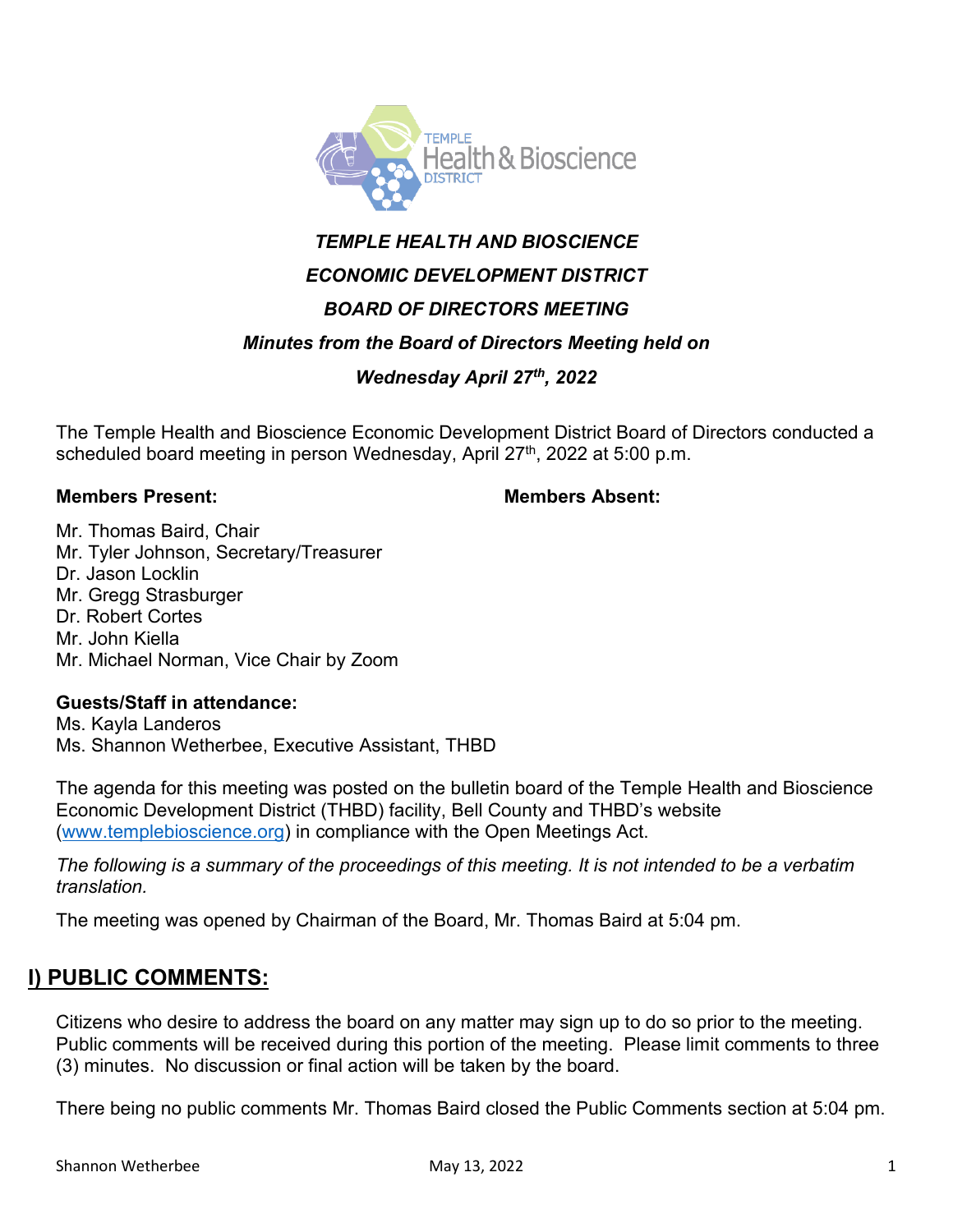# **II) CONSENT AGENDA:**

All items listed under this selection, Consent Agenda, are considered to be routine by the Board of Directors and may be enacted by one motion. If discussion is desired by the Board, any item may be removed from the Consent Agenda at the request of any Board Member and will be considered separately.

 1). Consider adopting a resolution approving the Consent Agenda items and the appropriate resolutions for each of the following:

#### **Minutes**

(A) Approve the minutes of the March 23rd, 2022 Board Meeting.

#### **Financial**

(A) Approve the March 23rd, 2022, financials.

Motion by Mr. John Kiella, second by Mr. Gregg Strasburger to adopt a resolution approving the Consent Agenda Items.

A verbal vote was called and was unanimous.

### **II) REGULAR AGENDA:**

A). Workshop to discuss the proposed 2022-2023 budget and tax rate.

No action was taken.

B). Discuss and possibly take action on coordinating and funding the proposed May 20<sup>th</sup>, Baylor College of Medicine Community Luncheon in an amount not to exceed \$8,000.00.

Motion by Dr. Robert Cortes, second by Mr. Gregg Strasburger to approve the funding of the proposed May 20<sup>th</sup>, Baylor College of Medicine Community Luncheon in an amount not to exceed \$8,000.00.

A verbal vote was called and was unanimous.

C). Discuss draft agreement with Temple College regarding the use of THBD equipment.

No Action was taken

D). Discuss and possibly take action on relocation of THBD offices.

No action was taken.